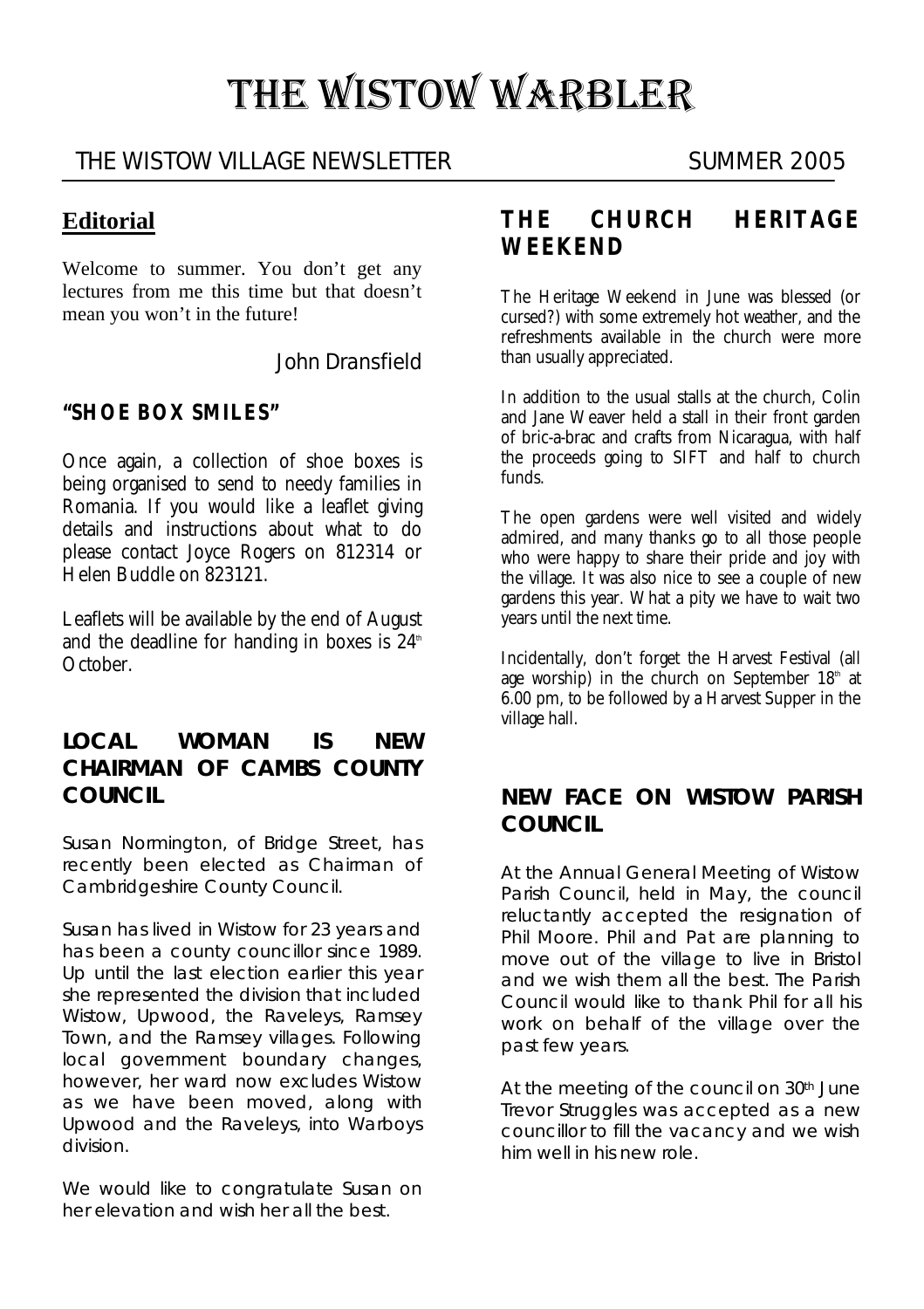Trevor will be well known to many of you, having lived in the village for around 35 years, and brings a great deal of local knowledge that the Parish Council should find invaluable.

Incidentally, don't forget that none of the current parish councillors have been elected. The Parish Council represents the lower tier of local democracy and it would be much healthier if there were a number of people seeking election so that the people of Wistow could vote in a ballot.

So come on, put yourselves forward; contact Dave Titmarsh to get more information. The council would be very interested in hearing from people who would be prepared to serve as chairman.

## **Do you need a Baby Sitting Service?**

If you need a baby sitter at any time, and would like someone who is reliable and lives in the village, then give Emily Carlyle a call.

Emily is 14, sensible and responsible, and is experienced in looking after children. For more information give her a call on 822753.

## **DO YOU WANT A FREE TIMESHARE?**

If you fancy taking ownership of a week's timeshare in a one bedroom apartment in Spain now is your chance – and it's free!

The apartment is in Dona Lola, about 30 minutes drive from Malaga on the Costa del Sol, is well equipped, and there are many facilities on site. The week coincides with the school half term break each February.

The only costs involved in taking this opportunity would be a one-off legal fee for change of ownership and an annual maintenance charge of approximately £200 per annum.

For more information contact Ted Benson on 822353.

## **WISTOW NOTELETS**

The Village Hall Committee have produced sets of notelets with photographs of the village – 5 from the past and 5 from the present day. These are priced at £2.00 for a pack of 5, or £3.50 for 2 packs. Please contact Carol MacInnes on 823131 or Jean Duke on 822828 to place your orders.

## **PARISH PLAN UPDATE**

The Parish Plan open day, held in the village hall in June, proved to be a great success. There was an excellent response from the village, and our MP and local district and county councillors and officials also came along. Feedback received on the day has been duly taken into account.

The plan is now completed in draft form and its conclusions and recommendations are to be presented to a special meeting of the Parish Council on 9th August. Once the plan has been finalised and approved by the Parish Council it is hoped to circulate a copy to all households in the village during the autumn.

# **Bus Stop Re-painted Following Vandalism**

Those of you who catch the bus will know that, a few months ago, the bus shelter was vandalised by paint being thrown around inside it.

This has now been re-painted by members of the Parish Council and looks a lot better. It's a great pity, in a small village like ours, that this sort of thing should happen and result in effort, and cost, to rectify it.